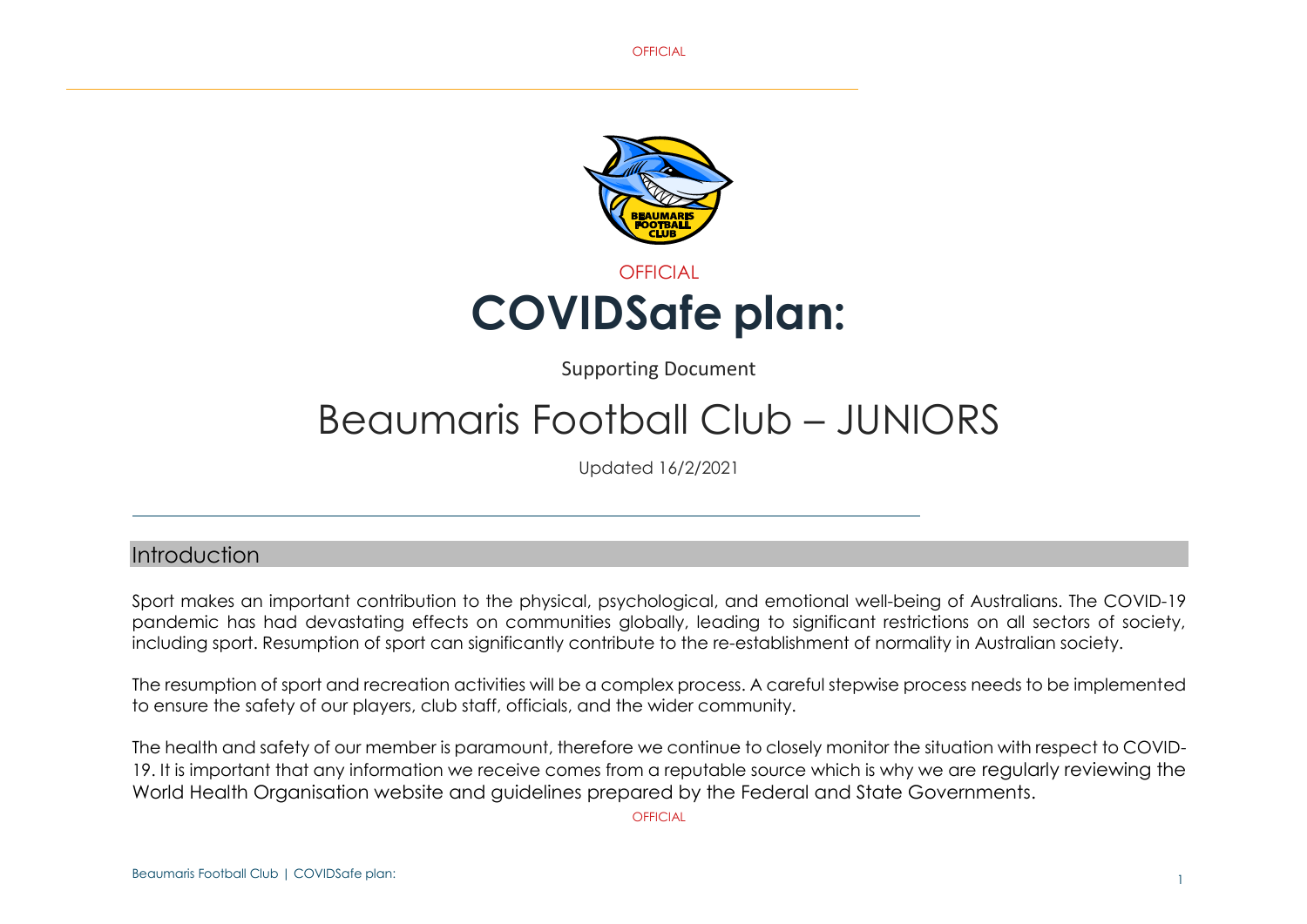

## Purpose

COVID‑19 will be with us for some time, it is therefore important that the Beaumaris Football Club (BFC) has a COVIDSafe plan (herein referred to as 'the plan') ‑ and continues to plan ‑

We must do all we can to protect our players and volunteers from contracting COVID-19 by mitigating any potential impact on being able to play games.

This plan will assist the BFC prepare for the different stages of the pandemic. This plan should be revised frequently, particularly as restrictions and conditions change.

The plan is therefore based on information provided by all Australian Governments, AFL, local leagues and councils.

# Aim

- Eliminate the risk of exposure if reasonably practicable for our players and volunteers
- If elimination is not an option, minimise the risk as far as is reasonably practicable
- Ensure the operation of the BFC shall not put the health and safety of other persons at risk of contracting COVID-19. This includes extended families of our members.

# Key Elements of the Plan

- Health Monitoring
- Record keeping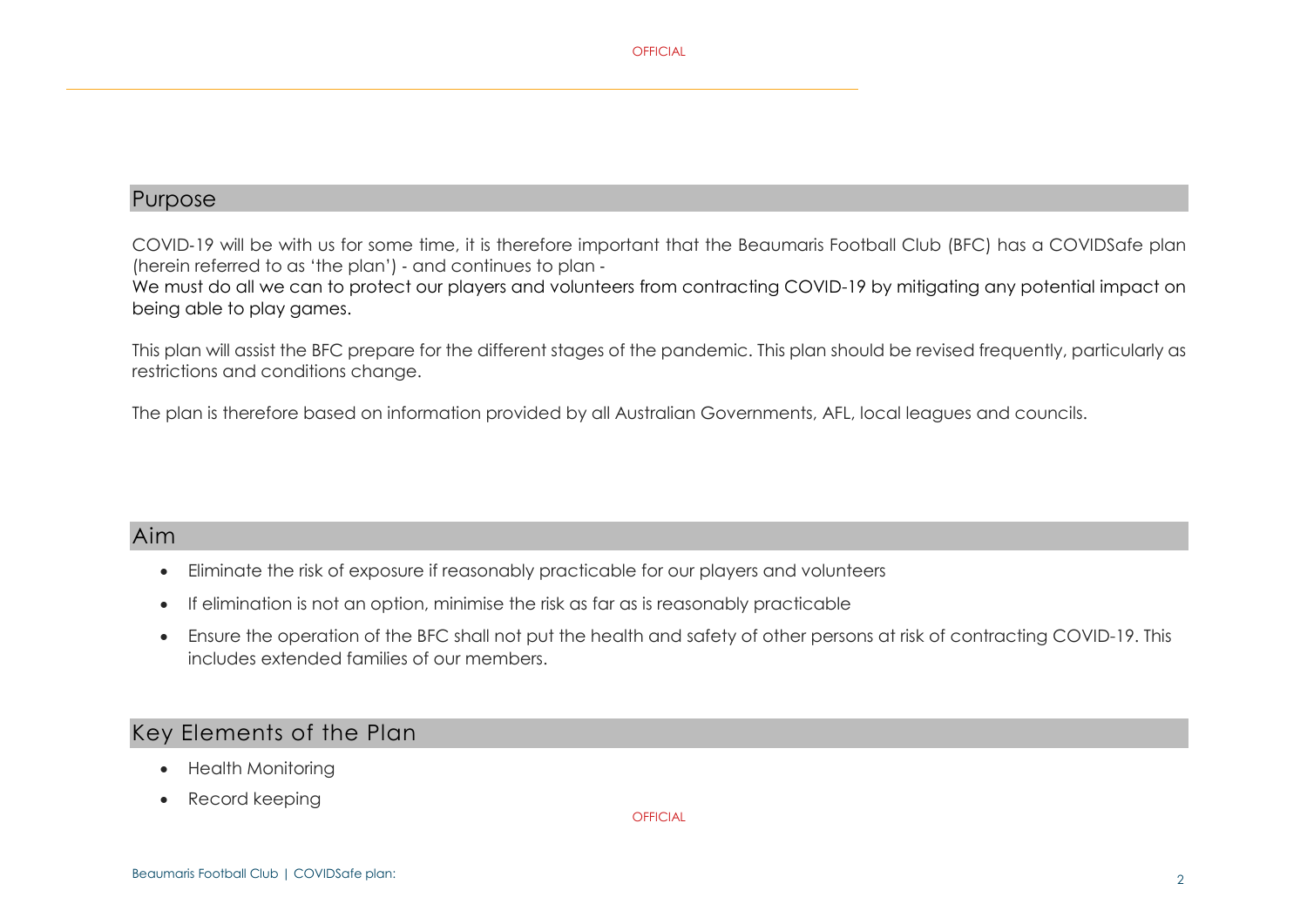- Cleanina
- Physical Distancing
- Hygiene
- Education / Training
- Responding to a COVID-19 Infection
- Maps and Plans

# Health Monitoring

BFC Players and Volunteers (ie; coaches, team managers and other bibbed officials)

#### **Screening**

All players (and guardians for those U18) and volunteers will be provided with the BFC COVID Safe Plan via their preferred email address and displayed under the policy section of the clubs website, and be instructed to consider the following questions before deciding to attend training each week. **If they answer YES to any of the following questions they are instructed to not attend training:**

**(a)Do you have a fever or recently had a fever (including night sweats or chills)?** 

**(b) Do you have a cough?** 

**(c) Do you have shortness of breath?** 

**(d) Do you have a sore throat?** 

**(e) Have you had close contact with someone who has returned from overseas in the last 14 days?** 

**(f) Have you had close contact with someone who works in healthcare, aged or residential care, who has had direct COVID-19 patient contact?** 

**(g) Have you been notified by a state or territory public health authority that you are a close contact with someone diagnosed COVID-19?** 

**(h) Have you been in close contact with someone with symptoms of COVID-19 that is awaiting a test result?** 

**(i) Are you aware of anyone in your home that would respond "yes" to any of the above?**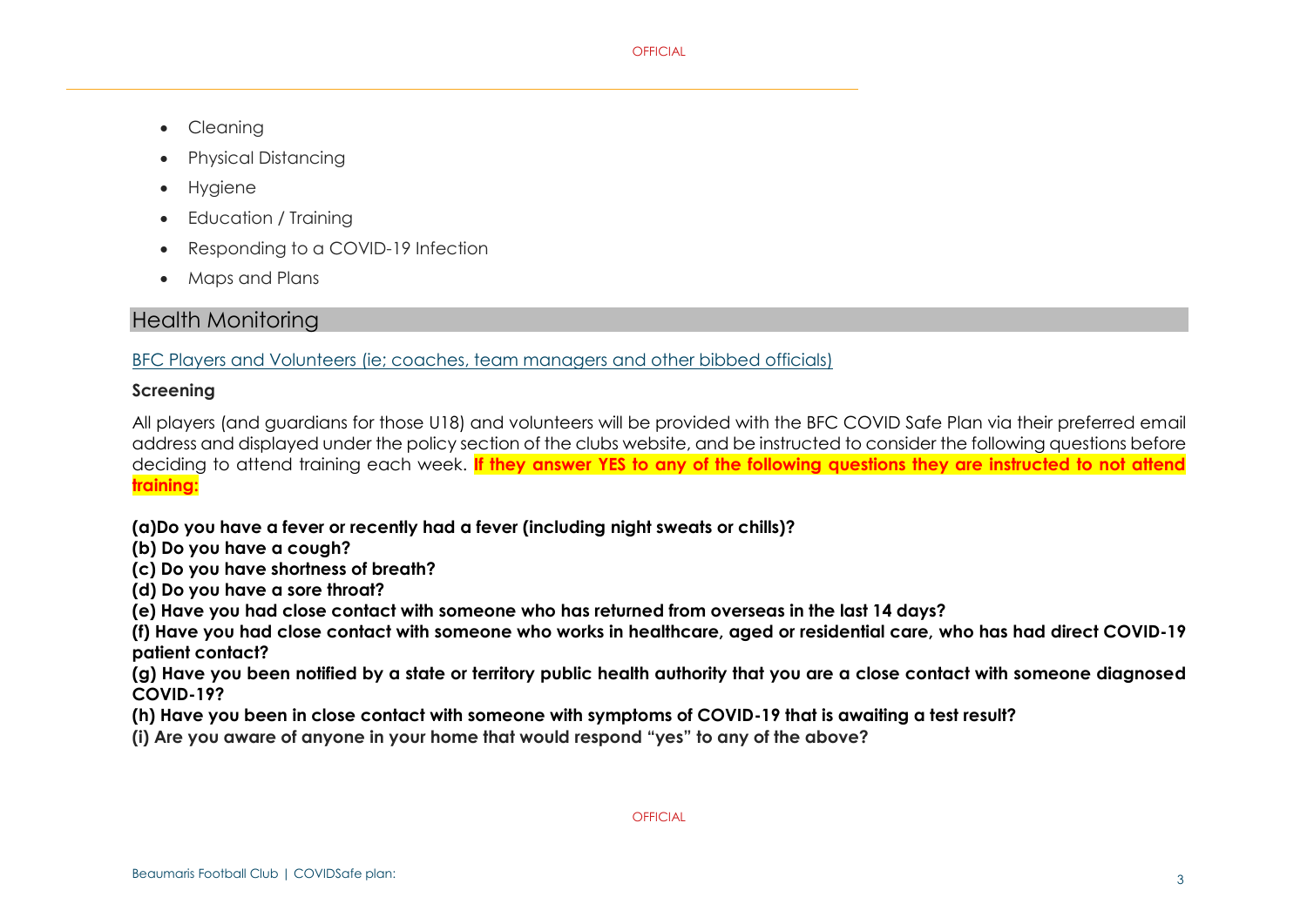#### Record Keeping

Upon arrival at training which could be either Banksia Reserve, Beaumaris Secondary College, Mentone Girls Secondary College, Donald McDonald Reserve, or other such ground as advised by the Bayside Council for training players, or organised via private arrangement. Volunteers will be required to register their attendance using the team record sheet provided to officials managing the process.

Where the Relevant Authority has requirements in place for registering attendees, the BFC will keep records in the required format.

#### **Cleaning**

It is important to minimise the risks of COVID-19 at BFC training and match venues. As per the [national principles](https://www.safeworkaustralia.gov.au/covid-19-information-workplaces/other-resources/national-covid-19-safe-workplace-principles) agreed by [Australian Governments,](https://www.safeworkaustralia.gov.au/covid-19-information-workplaces/other-resources/national-covid-19-safe-workplace-principles) club members must actively control against the spread of COVID-19 consistent with the latest health advice.

Keeping BFC indoor training facilities clean is likely to be one of the most important elements of managing COVID-19.

Volunteers whilst at the facility will ensure:

- All equipment used in all training sessions will be wiped down and sanitised before and after each session and between each user if possible and practical.
- All equipment used in all matches will be wiped down and sanitised before and after each match

## Physically Distancing

Current Victorian government advice is that everyone must keep at least 1.5 metres from others (outside of their family unit) where possible. As a result, the BFC has implemented the following protocols at their respective training venues to ensure where possible, physical distancing can occur: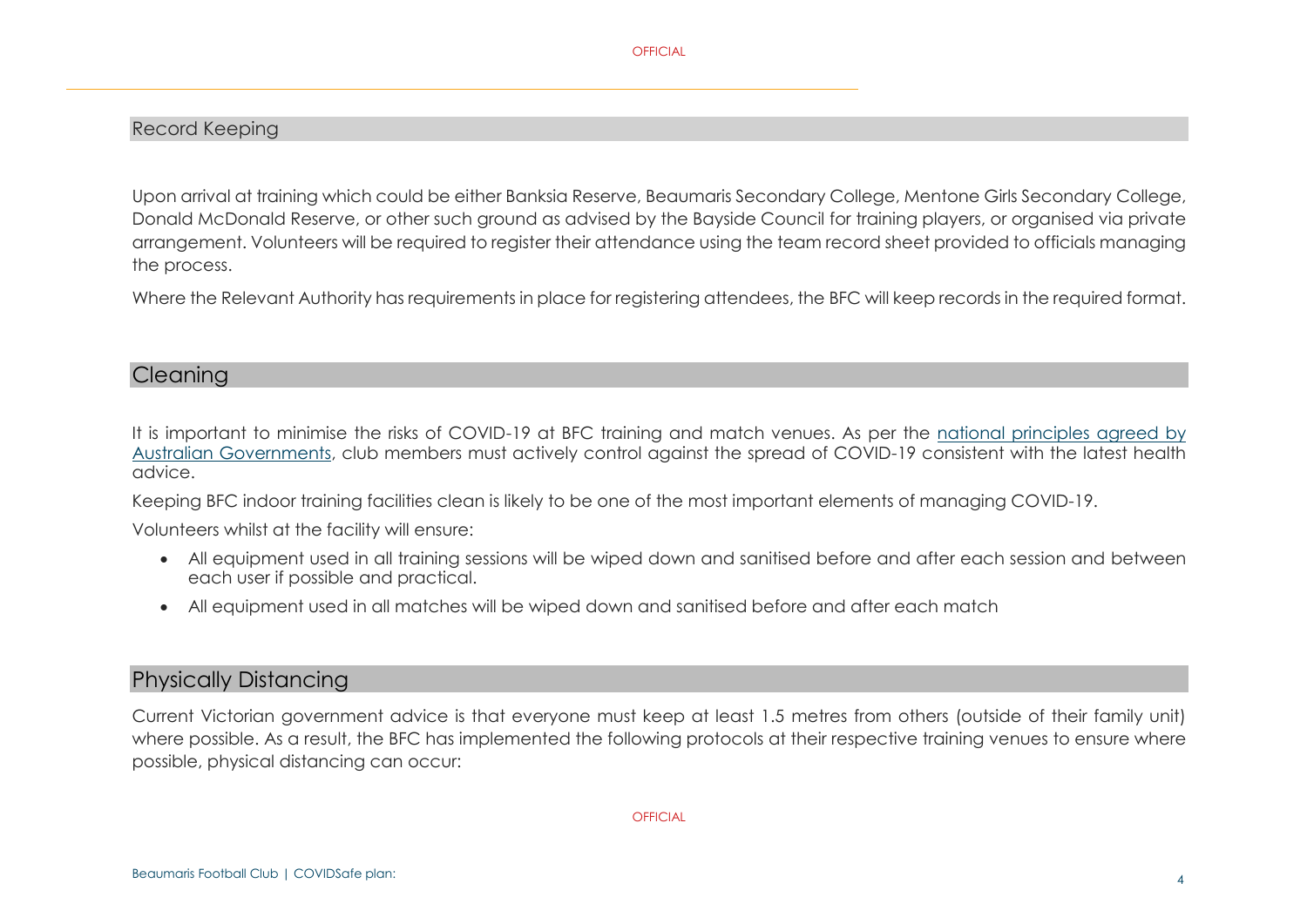## Training Facility:

- Placing social distancing markers on the floor of indoor spaces where appropriate
- Place physical distancing posters around the site
- Separate entry and exit points to minimise groups gathering
- Minimise the use of change rooms, bathrooms and communal areas
- Adherence to the 1.5m rule and not having more than 1-person 4m2 in any undivided space

### Training Sessions:

- Players to prepare as much as possible for training at their homes
- Arrived dressed and ready to train
- Hands to be washed prior to leaving home.
- Ensuring team meetings, occur remotely, outside, or in socially distanced spaces.
- The use of outdoor training activities will be prioritised over any indoor meetings, to minimise risk

## Match Day:

- Players to prepare as much as possible for matches at their homes
- Arrived dressed and ready to play
- Hands to be washed prior to leaving home.

# **Hygiene**

BFC volunteers will be responsible for maintaining strict hygiene measures and awareness at all training venues. A major focus will be on insisting on hand washing prior to attendance and hand sanitizing of all persons at the venue: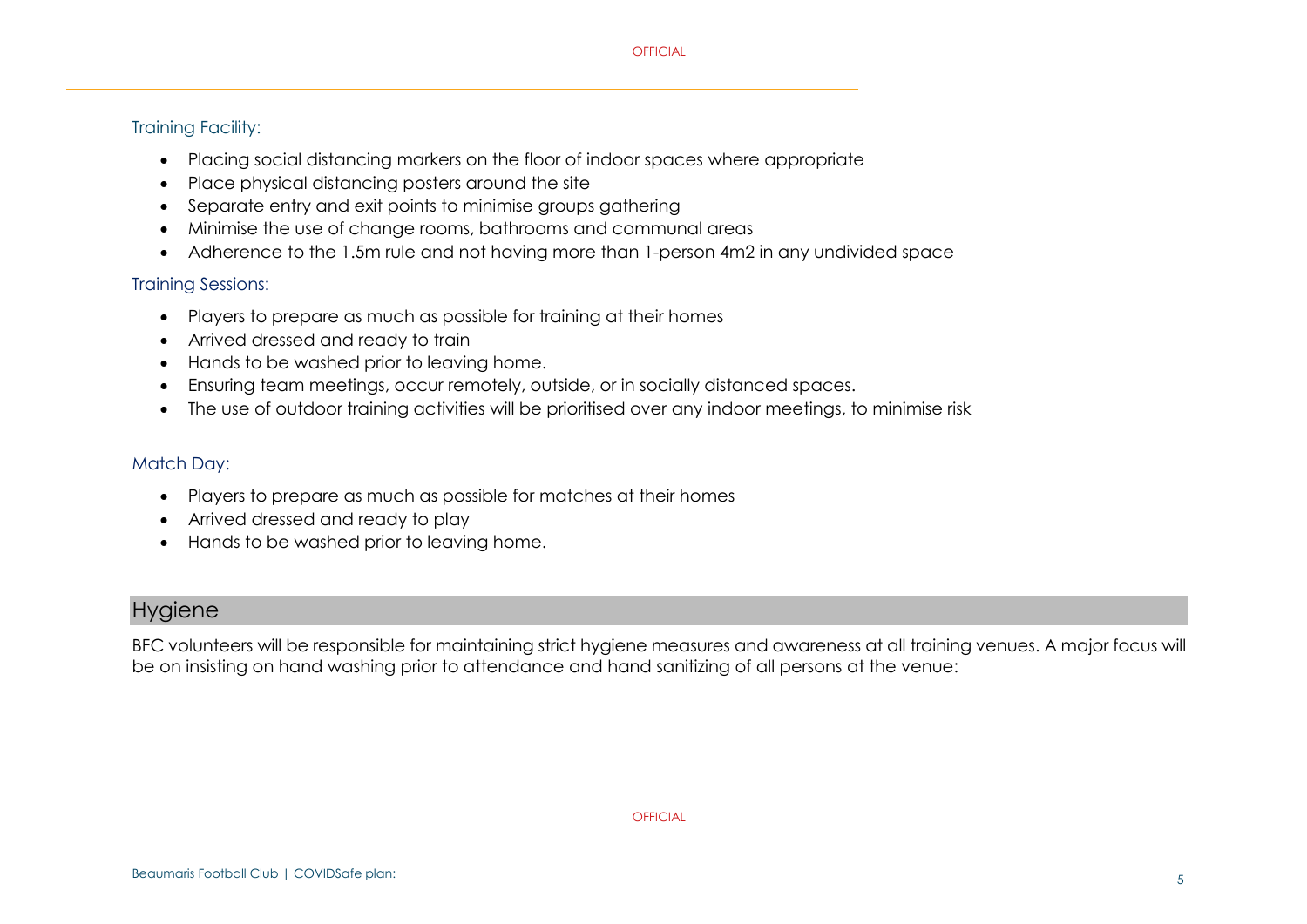#### BFC responsibility:

- Record training and match day player and official attendance.
- Provide Hand Sanitizer at training sessions and matches.
- Place hygiene posters around areas used by the BFC, where allowed and provided by the AFL, local leagues or the council.
- No sharing of towels or food
- Club Drink Bottles will not be used.

#### Individual responsibility:

- Players and volunteers to bring their own mask if an indoor session is to be conducted (if mandated by the Victorian government at the time)
- Players and Volunteers to abide by the mask wearing rules as directed by the Victorian Government.
- Bring a named drink bottle for personal use only.
- Wash/sanitise hands when after touching potentially contaminated surfaces as soon as is practicable.

# Education and Training

All BFC volunteers (ie; coaches, team managers and other bibbed officials) will complete the Australian Government Department of Health COVID-19 Infection Control Training before being allowed to fulfil their club role. A certificate of completion MUST be provided to the President.

Further all coaches and other volunteers will be provided a COVID Safe training kit to make implementation of the COVID Safe Plan simple and effective.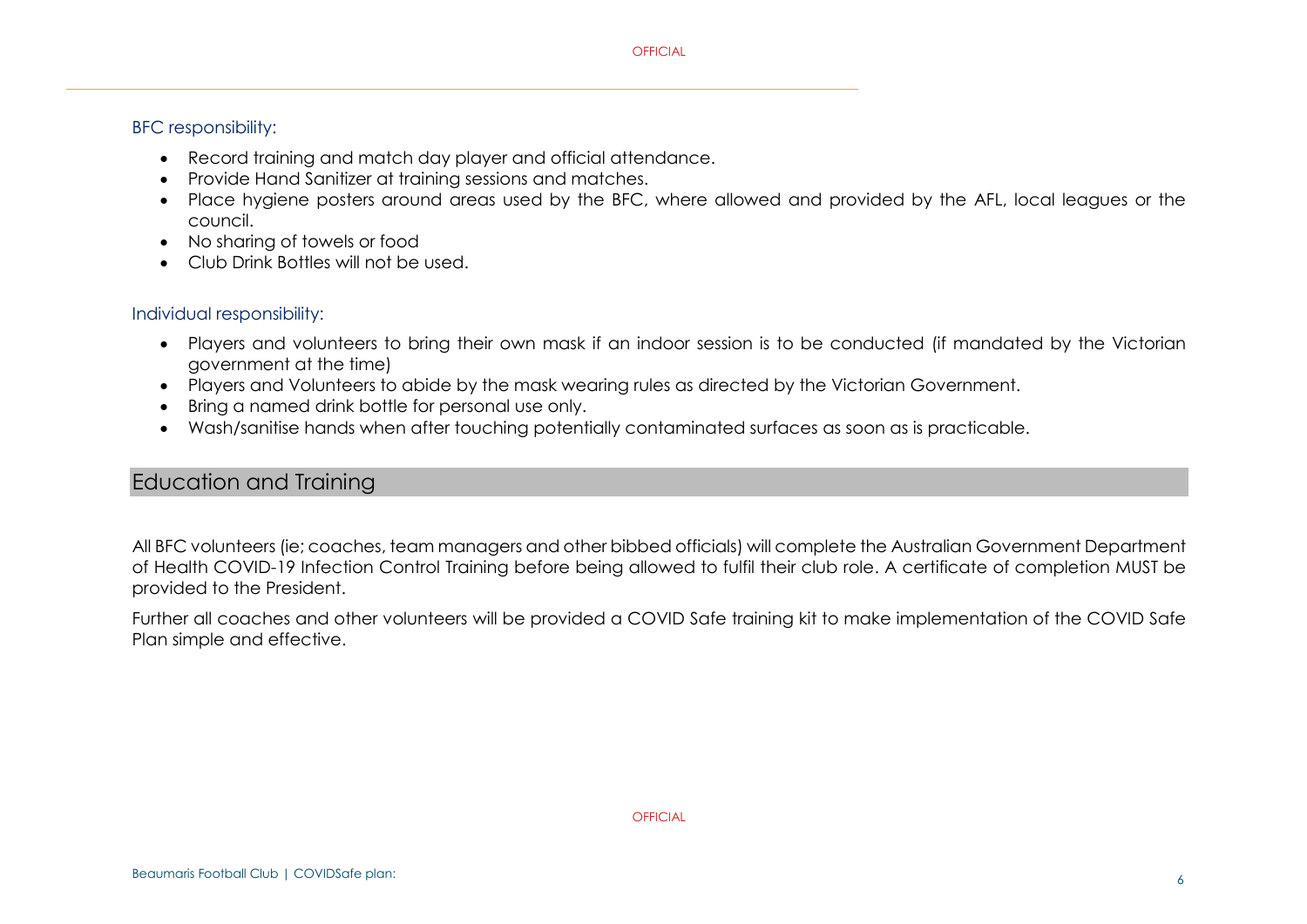#### Responding to a COVID‑19 infection:

#### **Confirmed Case**:

If a BFC player or volunteer is a confirmed case:

It is noted that any direction from a local health authority will prevail in the event of any inconsistency with the below:

1. Incident reported by the Club President to the relevant Government Authority, Local Council and local league;

2. The impacted training facility is temporarily closed, and training ceased whilst relevant information regarding the nature and extent of the risk is collected by the Government authorities for review and analysis, including but not limited to:

- The number of confirmed cases, both within and external to the training environment;
- Any potential close contacts within the training environment (including reporting to the local health authority, where relevant); and

3. The BFC will await for Government authorities to determine if and when the training facility can re-open and training can recommence, and whether any additional risk mitigation measures and/or modification of the protocols need to be employed for resumption of operations.

## Maps and Images

Copies of training venues and the attendance sheet will be provided to all relevant officials, and form an attachment to this document.